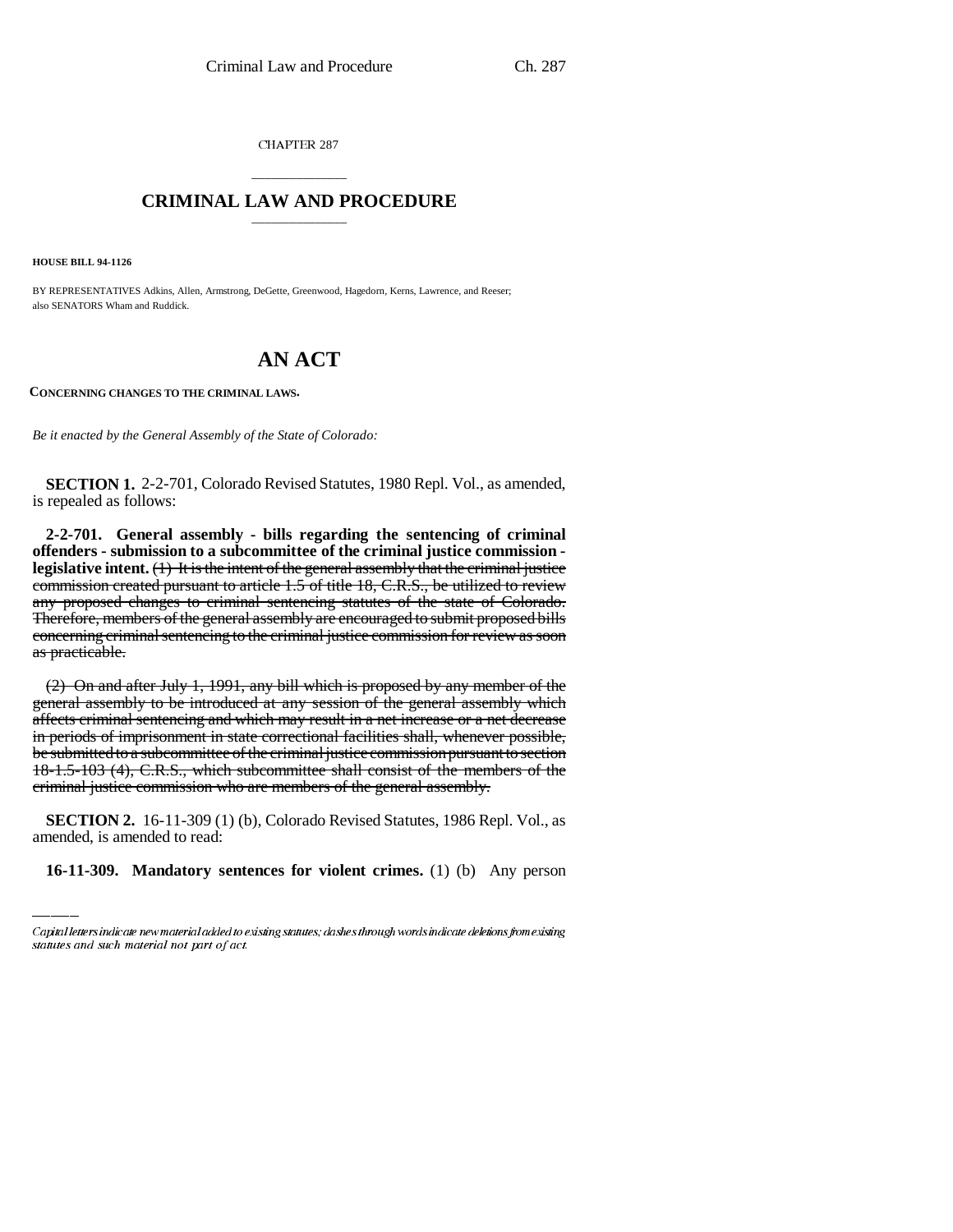#### Ch. 287 Criminal Law and Procedure

convicted of a crime against an elderly person, a person with a disability, or an at-risk adult OR AT-RISK JUVENILE in which the convicted person used, or possessed and threatened the use of, a deadly weapon shall be sentenced to a term of incarceration of at least the midpoint in the presumptive range provided for such offense in section 18-1-105 (1) (a), C.R.S., without suspension. Thereafter, the provisions of paragraph (a) of this subsection (1) shall apply.

**SECTION 3.** 16-11-309 (2), Colorado Revised Statutes, 1986 Repl. Vol., as amended, is REPEALED AND REENACTED, WITH AMENDMENTS, to read:

**16-11-309. Mandatory sentences for violent crimes.** (2) (a) (I) "CRIME OF VIOLENCE" MEANS ANY OF THE CRIMES SPECIFIED IN SUBPARAGRAPH (II) OF THIS PARAGRAPH (a) COMMITTED, CONSPIRED TO BE COMMITTED, OR ATTEMPTED TO BE COMMITTED BY A PERSON DURING WHICH, OR IN THE IMMEDIATE FLIGHT THEREFROM, THE PERSON:

(A) USED, OR POSSESSED AND THREATENED THE USE OF, A DEADLY WEAPON; OR

(B) CAUSED SERIOUS BODILY INJURY OR DEATH TO ANY OTHER PERSON EXCEPT ANOTHER PARTICIPANT.

(II) SUBPARAGRAPH (I) OF THIS PARAGRAPH (a) APPLIES TO THE FOLLOWING CRIMES:

(A) ANY CRIME AGAINST AN AT-RISK ADULT OR AT-RISK JUVENILE;

- (B) MURDER;
- (C) FIRST OR SECOND DEGREE ASSAULT;
- (D) KIDNAPPING;
- (E) SEXUAL ASSAULT;
- (F) AGGRAVATED ROBBERY;
- (G) FIRST DEGREE ARSON;
- (H) FIRST DEGREE BURGLARY;
- (I) ESCAPE; OR
- (J) CRIMINAL EXTORTION.

(b) (I) "CRIME OF VIOLENCE" ALSO MEANS ANY UNLAWFUL SEXUAL OFFENSE IN WHICH THE DEFENDANT CAUSED BODILY INJURY TO THE VICTIM OR IN WHICH THE DEFENDANT USED THREAT, INTIMIDATION, OR FORCE AGAINST THE VICTIM. FOR PURPOSES OF THIS SUBPARAGRAPH (I), "UNLAWFUL SEXUAL OFFENSE" SHALL HAVE THE SAME MEANING AS SET FORTH IN SECTION 18-3-411 (1), C.R.S., AND "BODILY INJURY" SHALL HAVE THE SAME MEANING AS SET FORTH IN SECTION 18-1-901 (3) (c), C.R.S.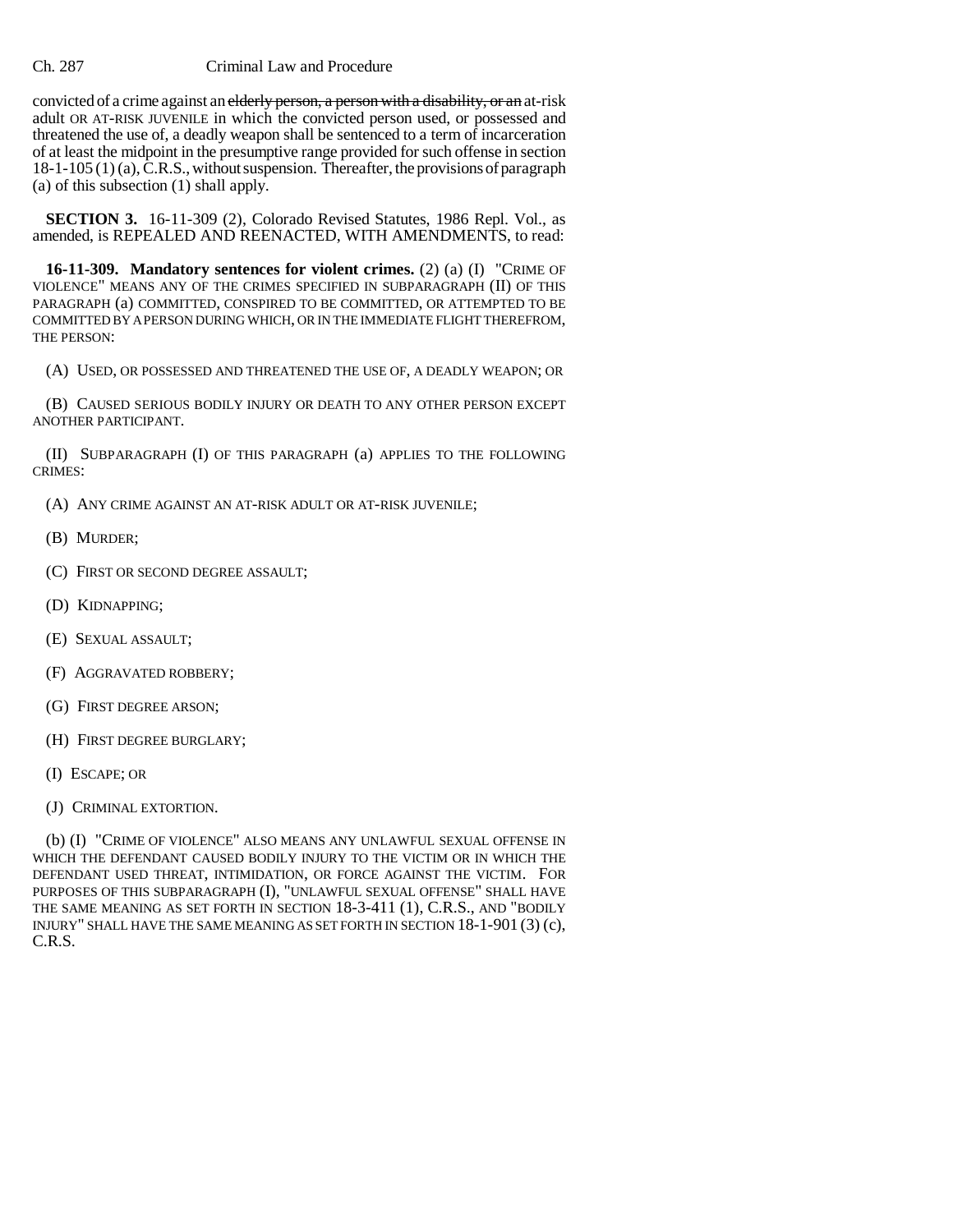(II) THE PROVISIONS OF SUBPARAGRAPH (I) OF THIS PARAGRAPH (b) SHALL APPLY ONLY TO FELONY UNLAWFUL SEXUAL OFFENSES.

(c) AS USED IN THIS SECTION, "AT-RISK ADULT" HAS THE SAME MEANING AS SET FORTH IN SECTION 18-6.5-102 (1), C.R.S., AND "AT-RISK JUVENILE" HAS THE SAME MEANING AS SET FORTH IN SECTION 18-6.5-102 (2), C.R.S.

**SECTION 4.** 18-1-405 (6) (a), Colorado Revised Statutes, 1986 Repl. Vol., as amended, is amended to read:

**18-1-405. Speedy trial.** (6) In computing the time within which a defendant shall be brought to trial as provided in subsection (1) of this section, the following periods of time shall be excluded:

(a) Any period during which the defendant is incompetent to stand trial, or is unable to appear by reason of illness or physical disability, or is under observation or examination pursuant to a plea of not guilty by reason of AT ANY TIME AFTER THE ISSUE OF insanity, INCOMPETENCY, OR IMPAIRED MENTAL CONDITION IS RAISED;

**SECTION 5.** 18-1-406 (1), Colorado Revised Statutes, 1986 Repl. Vol., is amended, and the said 18-1-406, as amended, is further amended BY THE ADDITION OF A NEW SUBSECTION, to read:

**18-1-406. Right to jury trial.** (1) EXCEPT AS OTHERWISE PROVIDED IN SUBSECTION (7) OF THIS SECTION, every person accused of a felony has the right to be tried by a jury of twelve whose verdict shall be unanimous. In matters involving misdemeanors, the accused is entitled to be tried by a jury of six. In matters involving "petty offenses", the accused has the right to be tried by a jury under the terms and conditions of section 16-10-109, C.R.S.

(7) EXCEPT AS TO CLASS 1 FELONIES, WITH RESPECT TO A TWELVE-PERSON JURY, IF THE COURT EXCUSES A JUROR FOR JUST CAUSE AFTER THE JURY HAS RETIRED TO CONSIDER ITS VERDICT, THE COURT IN ITS DISCRETION MAY ALLOW THE REMAINING ELEVEN JURORS TO RETURN THE JURY'S VERDICT.

**SECTION 6.** 18-1-901 (3) (l) (II) (A), Colorado Revised Statutes, 1986 Repl. Vol., as amended, is amended to read:

**18-1-901. Definitions.** (3) (1) (II) (A) "Peace officer, level Ia," means any sheriff; district attorney; assistant district attorney; deputy district attorney; special deputy district attorney; THE ATTORNEY GENERAL OF THE STATE, THE DEPUTY ATTORNEY GENERAL, AND ANY DEPUTY OR ASSISTANT ATTORNEY GENERAL ASSIGNED TO A CRIMINAL ENFORCEMENT FUNCTION IN THE OFFICE OF THE ATTORNEY GENERAL; authorized investigator of a county or district attorney, the attorney general, or the executive director of the department of public safety; agent of the Colorado bureau of investigation pursuant to section 24-33.5-409, C.R.S.; any investigator employed by the department of corrections; or any officer of the Southern Ute Indian police force or Ute Mountain Ute Indian police force who is certified pursuant to part 3 of article 31 of title 24, C.R.S., or otherwise qualified under section 24-31-305 (2), C.R.S. "Peace officer, level Ia," has the authority to enforce all the laws of the state of Colorado while acting within the scope of his THE OFFICER'S authority and in the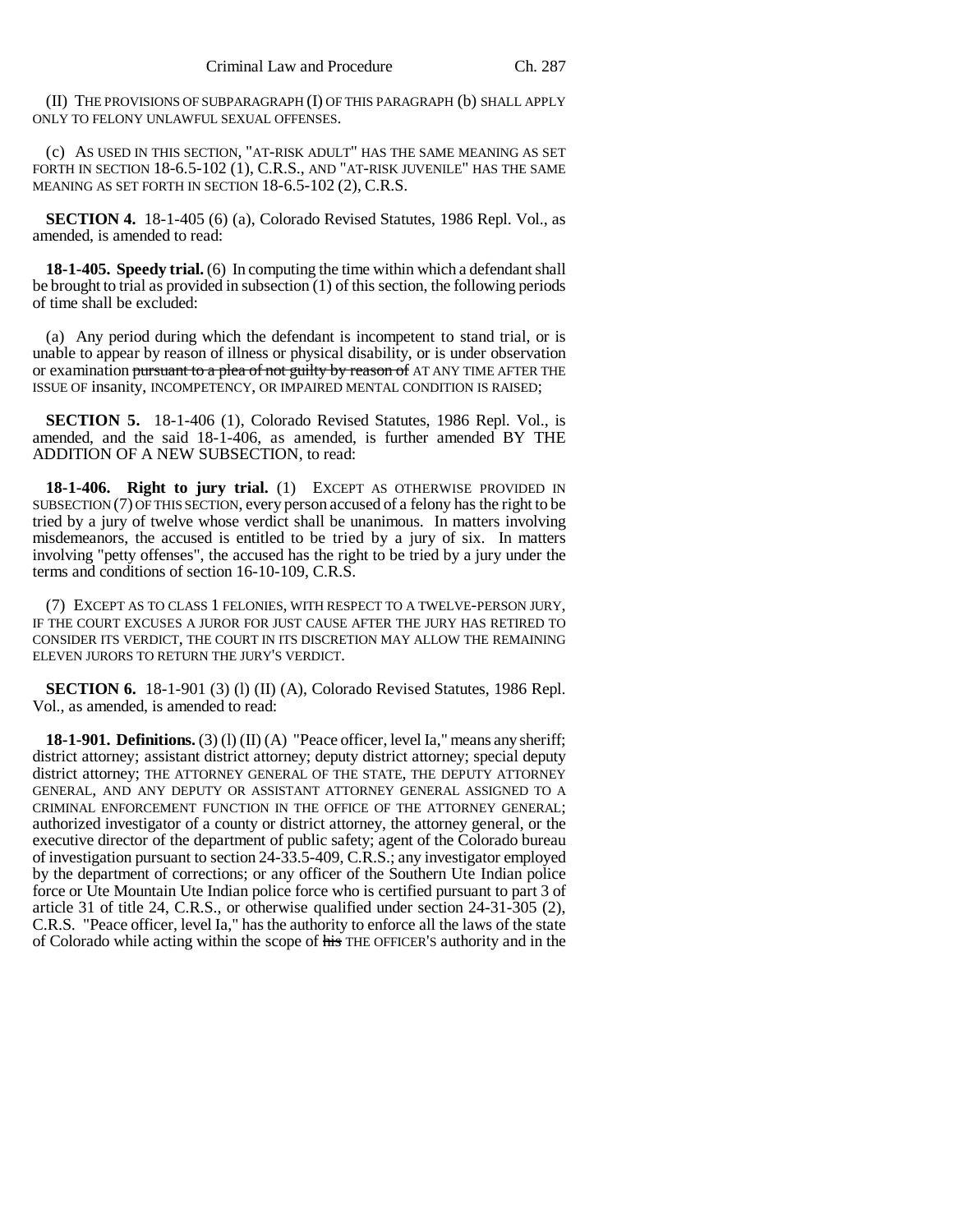performance of his THE OFFICER'S duties.

**SECTION 7.** Part 10 of article 1 of title 18, Colorado Revised Statutes, 1986 Repl. Vol., as amended, is amended BY THE ADDITION OF A NEW SECTION to read:

#### PART 10

### ORDERS AND PROCEEDINGS AGAINST DEFENDANT

**18-1-1002. Criminal contempt proceedings - notice to district attorney.** BEFORE A CRIMINAL CONTEMPT PROCEEDING IS HEARD BEFORE THE COURT, NOTICE OF THE PROCEEDINGS SHALL BE PROVIDED TO THE DISTRICT ATTORNEY FOR THE DISTRICT OF THE COURT WHERE THE PROCEEDINGS ARE TO BE HEARD AND THE DISTRICT ATTORNEY FOR THE DISTRICT OF THE COURT WHERE THE ALLEGED ACT OF CRIMINAL CONTEMPT OCCURRED. THE DISTRICT ATTORNEY FOR EITHER DISTRICT SHALL BE ALLOWED TO APPEAR AND ARGUE FOR THE IMPOSITION OF CONTEMPT SANCTIONS.

**SECTION 8.** 18-3-203 (1) (a), Colorado Revised Statutes, 1986 Repl. Vol., is repealed as follows:

**18-3-203. Assault in the second degree.** (1) A person commits the crime of assault in the second degree if:

(a) With intent to cause serious bodily injury to another person, he does cause such injury to any person; or

**SECTION 9.** 18-3-404 (1.5) and (1.7), Colorado Revised Statutes, 1986 Repl. Vol., as amended, are amended to read:

**18-3-404. Sexual assault in the third degree.** (1.5) Any adult PERSON who knowingly, with or without sexual contact, induces or coerces a child by any of the means set forth in section 18-3-402 or 18-3-403 to expose intimate parts or to engage in any sexual contact, intrusion, or penetration with another person, for the purpose of the actor's own sexual gratification, commits sexual assault in the third degree. For the purposes of this subsection (1.5), the term "child" means any person under the age of eighteen years. and "adult" means a person eighteen years of age or older.

(1.7) Any adult PERSON who knowingly observes another person's intimate parts without that person's consent, in a situation where the person observed has a reasonable expectation of privacy, for the purpose of the observer's own sexual gratification, commits sexual assault in the third degree.

**SECTION 10.** 18-3-411 (1), Colorado Revised Statutes, 1986 Repl. Vol., as amended, is amended to read:

**18-3-411. Sex offenses against children - unlawful sexual offense defined limitation for commencing proceedings - evidence - statutory privilege.** (1) As used in this section, "unlawful sexual offense" means ENTICEMENT OF A CHILD, AS DEFINED IN SECTION 18-3-305, sexual assault in the first degree, as defined in section 18-3-402, when the victim at the time of the commission of the act is a child less than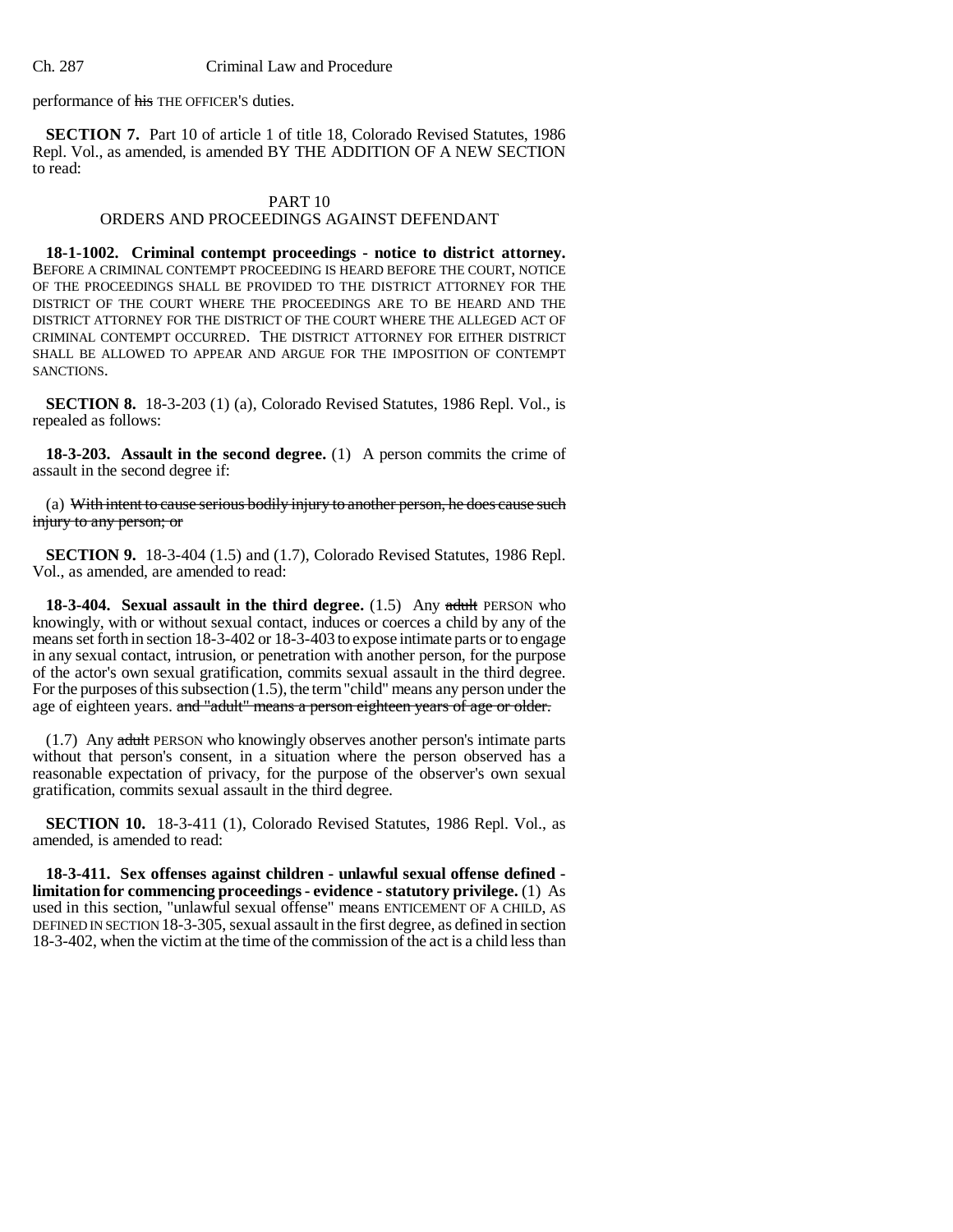fifteen years of age; sexual assault in the second degree, as defined in section 18-3-403 (1) (a), (1) (b), (1) (c), (1) (d), (1) (g), or (1) (h), when the victim at the time of the commission of the act is a child less than fifteen years of age, or as defined in section 18-3-403 (1) (e), when the victim is less than fifteen years of age and the actor is at least four years older than the victim; sexual assault in the third degree, as defined in section 18-3-404 (1) (a), (1) (b), (1) (c), (1) (d), (1) (f), or (1) (g), when the victim at the time of the commission of the act is a child less than fifteen years of age; sexual assault on a child, as defined in section 18-3-405; sexual assault on a child by one in a position of trust, as defined in section 18-3-405.3; aggravated incest, as defined in section 18-6-302; trafficking in children, as defined in section 18-6-402; sexual exploitation of a child, as defined in section 18-6-403; procurement of a child for sexual exploitation, as defined in section 18-6-404; INDECENT EXPOSURE, AS DEFINED IN SECTION 18-7-302, soliciting for child prostitution, as defined in section 18-7-402; pandering of a child, as defined in section 18-7-403; procurement of a child, as defined in section 18-7-403.5; keeping a place of child prostitution, as defined in section 18-7-404; pimping of a child, as defined in section 18-7-405; inducement of child prostitution, as defined in section 18-7-405.5; patronizing a prostituted child, as defined in section 18-7-406; or criminal attempt, conspiracy, or solicitation to commit any of the acts specified in this subsection  $(1)$ .

**SECTION 11.** 18-4-503 (1), Colorado Revised Statutes, 1986 Repl. Vol., as amended, is amended to read:

**18-4-503. Second degree criminal trespass.** (1) A person commits the crime of second degree criminal trespass if such person unlawfully enters or remains in or upon premises of another which are enclosed in a manner designed to exclude intruders or are fenced or if such person knowingly and unlawfully enters or remains in or upon the premises COMMON AREAS of a hotel, motel, condominium, or apartment building.

**SECTION 12.** 18-5-101 (3), Colorado Revised Statutes, 1986 Repl. Vol., is amended to read:

**18-5-101. Definitions.** As used in sections 18-5-101 to 18-5-110, unless the context otherwise requires:

(3) To "falsely complete" a written instrument means:

(a) To transform an incomplete written instrument into a complete one by adding, inserting, or changing matter without the authority of anyone entitled to grant that authority, so that the complete written instrument falsely appears or purports to be in all respects an authentic creation of or fully authorized by its ostensible maker; OR

(b) TO TRANSFORM AN INCOMPLETE WRITTEN INSTRUMENT INTO A COMPLETE ONE BY ADDING OR INSERTING MATERIALLY FALSE INFORMATION OR ADDING OR INSERTING A MATERIALLY FALSE STATEMENT. A MATERIALLY FALSE STATEMENT IS A FALSE ASSERTION THAT AFFECTS THE ACTION, CONDUCT, OR DECISION OF THE PERSON WHO RECEIVES OR IS INTENDED TO RECEIVE THE ASSERTED INFORMATION IN A MANNER THAT DIRECTLY OR INDIRECTLY BENEFITS THE PERSON MAKING THE ASSERTION. WHETHER INFORMATION OR A STATEMENT IS MATERIAL IS A QUESTION OF LAW.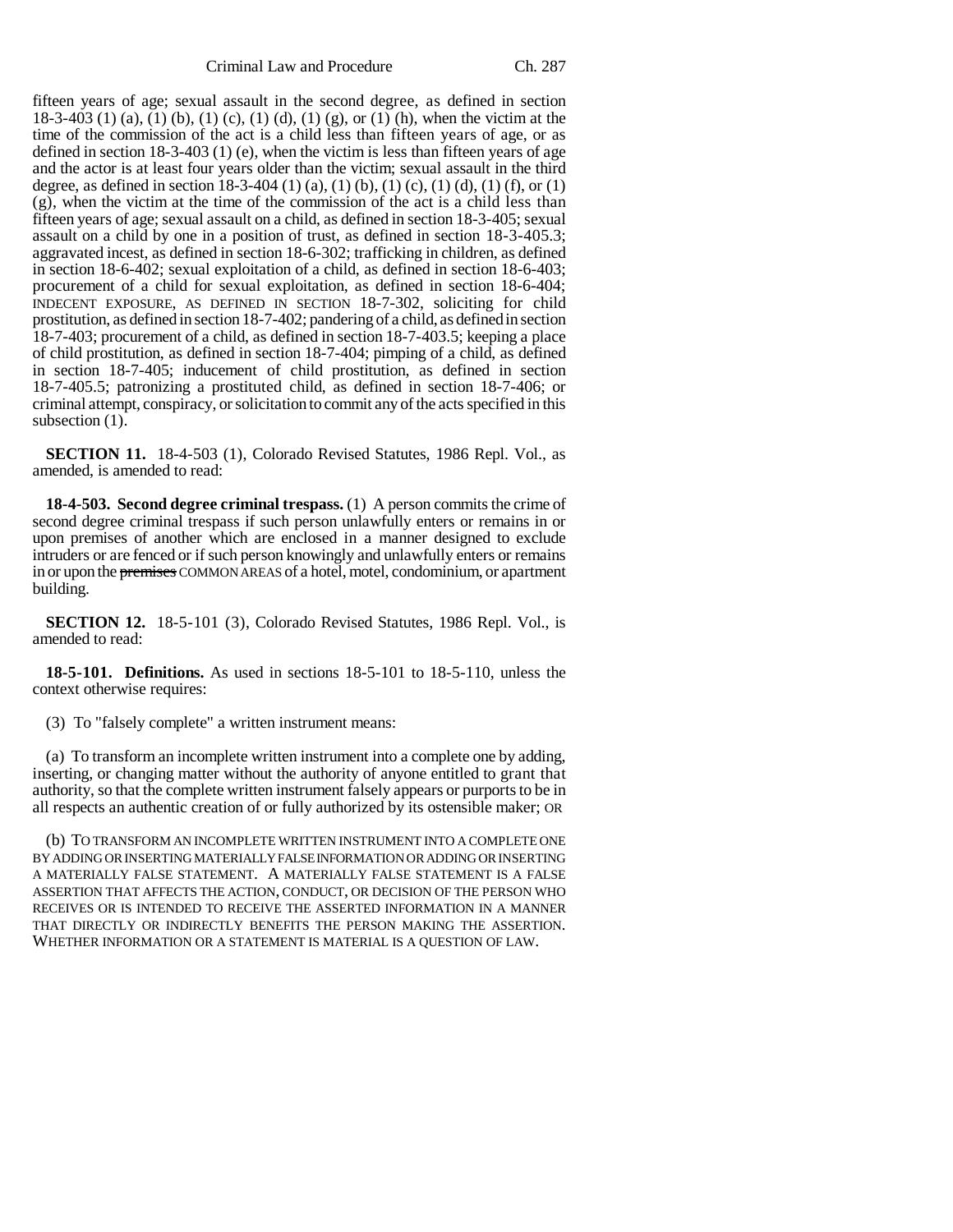**SECTION 13.** 18-5-205 (7), Colorado Revised Statutes, 1986 Repl. Vol., is amended to read:

**18-5-205. Fraud by check - definitions - penalties.** (7) A bank, a savings and loan association, an industrial bank, or a credit union shall not be civilly or criminally liable for releasing information relating to the drawer's account to a sheriff, deputy sheriff, undersheriff, police officer, district attorney, assistant district attorney, deputy district attorney, or authorized investigator for a district attorney OR THE ATTORNEY GENERAL investigating or prosecuting a charge under this section.

**SECTION 14.** 18-9-111 (5) (b), Colorado Revised Statutes, 1986 Repl. Vol., as amended, is amended to read:

**18-9-111. Harassment - stalking.** (5) Where a person commits harassment under paragraph (a) of subsection (4) of this section, the following shall apply:

(b) When a violation under subsection (4) of this section is committed in connection with a violation of a court order, including but not limited to, any restraining order or any order that sets forth the conditions of a bond, any sentence imposed for such violation pursuant to this subsection (5) shall run consecutively and not concurrently with any sentence imposed pursuant to section 18-6-803.5, and with any sentence imposed in a contempt proceeding for violation of the court order. Nothing in this paragraph (b) shall be construed to alter or diminish the inherent authority of the court to enforce its orders through civil or criminal contempt proceedings; HOWEVER, BEFORE A CRIMINAL CONTEMPT PROCEEDING IS HEARD BEFORE THE COURT, NOTICE OF THE PROCEEDINGS SHALL BE PROVIDED TO THE DISTRICT ATTORNEY FOR THE DISTRICT OF THE COURT WHERE THE PROCEEDINGS ARE TO BE HEARD AND THE DISTRICT ATTORNEY FOR THE DISTRICT OF THE COURT WHERE THE ALLEGED ACT OF CRIMINAL CONTEMPT OCCURRED. THE DISTRICT ATTORNEY FOR EITHER DISTRICT SHALL BE ALLOWED TO APPEAR AND ARGUE FOR THE IMPOSITION OF CONTEMPT SANCTIONS.

**SECTION 15.** 8-45-108, Colorado Revised Statutes, 1986 Repl. Vol., as amended, is repealed as follows:

**8-45-108. Intentional misrepresentation by employer.** Any employer who intentionally misrepresents to the board the amount of payroll or wage expenditure upon which any premium under this article is based is guilty of a misdemeanor and, upon conviction thereof, shall be punished by a fine of not more than five hundred dollars, or by imprisonment in the county jail for not more than thirty days, or by both such fine and imprisonment.

**SECTION 16.** 18-7-101, Colorado Revised Statutes, 1986 Repl. Vol., is amended BY THE ADDITION OF A NEW SUBSECTION to read:

**18-7-101. Definitions.** As used in this part 1, unless the context otherwise requires:

(1.5) "MINOR" MEANS A PERSON UNDER EIGHTEEN YEARS OF AGE.

**SECTION 17.** 18-7-102 (1) and (2), Colorado Revised Statutes, 1986 Repl. Vol.,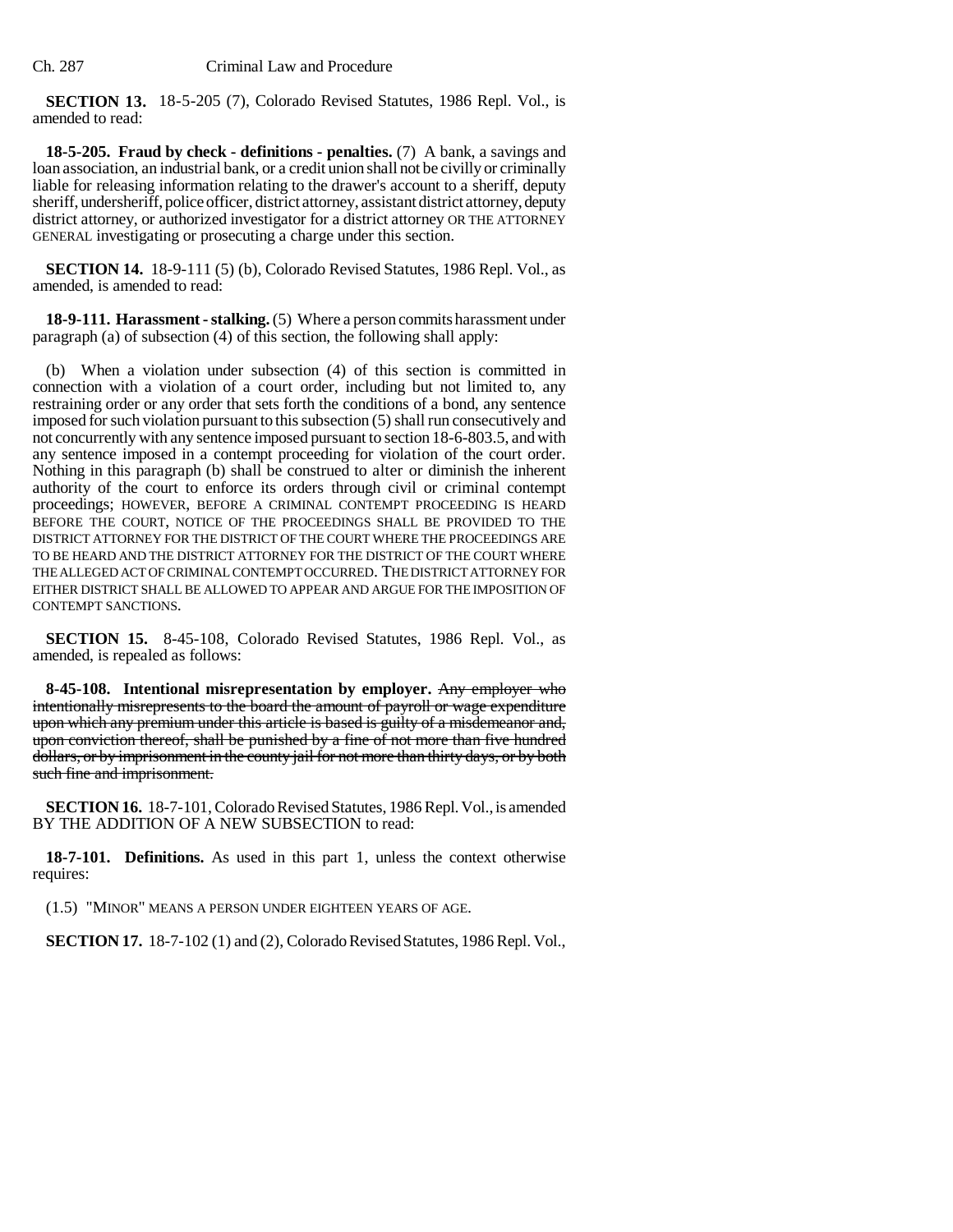are amended, and the said 18-7-102 is further amended BY THE ADDITION OF THE FOLLOWING NEW SUBSECTIONS, to read:

**18-7-102. Obscenity.** (1) (a) EXCEPT AS OTHERWISE PROVIDED IN SUBSECTION (1.5) OF THIS SECTION, a person commits wholesale promotion of obscenity if, knowing its content and character, he SUCH PERSON wholesale promotes or possesses with intent to wholesale promote any obscene material.

(b) Wholesale promotion of obscenity is a class 1 misdemeanor.

(1.5) (a) A PERSON COMMITS WHOLESALE PROMOTION OF OBSCENITY TO A MINOR IF, KNOWING ITS CONTENT AND CHARACTER, SUCH PERSON WHOLESALE PROMOTES TO A MINOR OR POSSESSES WITH INTENT TO WHOLESALE PROMOTE TO A MINOR ANY OBSCENE MATERIAL.

(b) WHOLESALE PROMOTION OF OBSCENITY TO A MINOR IS A CLASS 6 FELONY.

(2) (a) EXCEPT AS OTHERWISE PROVIDED IN SUBSECTION (2.5) OF THIS SECTION, a person commits promotion of obscenity if, knowing its content and character, he SUCH PERSON:

(I) Promotes or possesses with intent to promote any obscene material; or

(II) Produces, presents, or directs an obscene performance or participates in a portion thereof that is obscene or that contributes to its obscenity.

(b) Promotion of obscenity is a class 2 misdemeanor.

(2.5) (a) A PERSON COMMITS PROMOTION OF OBSCENITY TO A MINOR IF, KNOWING ITS CONTENT AND CHARACTER, SUCH PERSON:

(I) PROMOTES TO A MINOR OR POSSESSES WITH INTENT TO PROMOTE TO A MINOR ANY OBSCENE MATERIAL; OR

(II) PRODUCES, PRESENTS, OR DIRECTS AN OBSCENE PERFORMANCE INVOLVING A MINOR OR PARTICIPATES IN A PORTION THEREOF THAT IS OBSCENE OR THAT CONTRIBUTES TO ITS OBSCENITY.

(b) PROMOTION OF OBSCENITY TO A MINOR IS A CLASS 6 FELONY.

**SECTION 18.** 18-7-302 (2), Colorado Revised Statutes, 1986 Repl. Vol., is amended, and the said 18-7-302 is further amended BY THE ADDITION OF THE FOLLOWING NEW SUBSECTIONS, to read:

**18-7-302. Indecent exposure.** (2) Indecent exposure to a child under the age of fourteen years is a class 2 misdemeanor; to anyone fourteen years of age or older, it is a class  $\frac{3}{2}$  2 misdemeanor.

(3) A SECOND OFFENSE OF THE OFFENSE DESCRIBED IN SUBSECTION (2) OF THIS SECTION FOLLOWING THE CONVICTION FOR ANY SUCH OFFENSE IS A CLASS 1 MISDEMEANOR.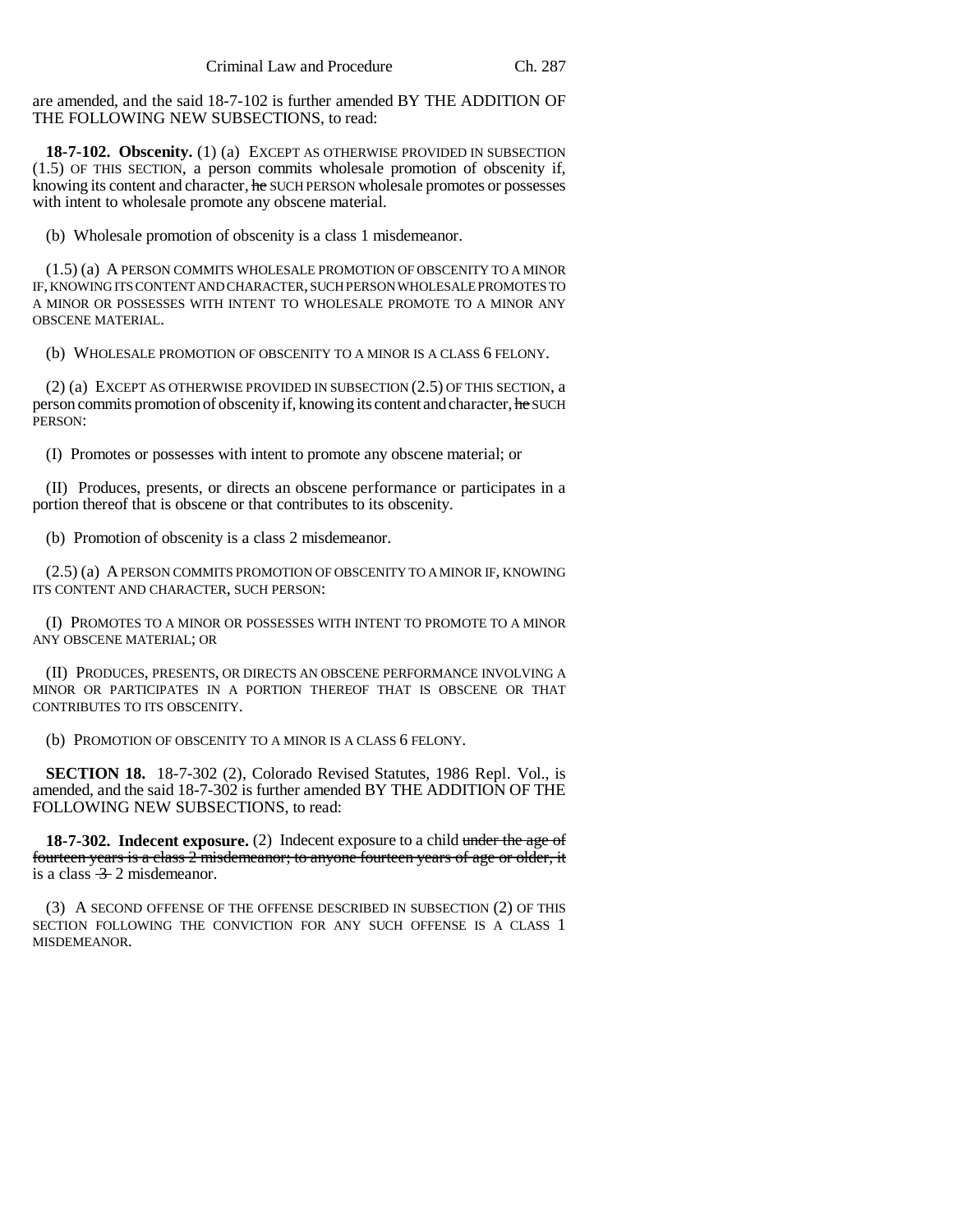#### Ch. 287 Criminal Law and Procedure

(4) ANY SUBSEQUENT OFFENSE OF THE OFFENSE DESCRIBED IN SUBSECTION (2) OF THIS SECTION FOLLOWING A SECOND CONVICTION FOR ANY SUCH OFFENSE IS A CLASS 6 FELONY.

**SECTION 19.** 18-12-105.5 (1) and (2), Colorado Revised Statutes, 1986 Repl. Vol., as amended, are amended to read:

**18-12-105.5. Unlawfully carrying a concealed weapon - unlawful possession of weapons - school, college or university grounds.** (1) A person commits a class 2 misdemeanor if such person knowingly and unlawfully and without legal authority carries, brings, or has in such person's possession a deadly weapon as defined in section 18-1-901 (3) (e) in or on the real estate and all improvements erected thereon of any public or private elementary, MIDDLE, JUNIOR HIGH, or secondary HIGH school or any public or private college, university, or seminary, except for the purpose of presenting an authorized public demonstration or exhibition pursuant to instruction in conjunction with an organized school or class, for the purpose of carrying out the necessary duties and functions of an employee of an educational institution which require the use of a deadly weapon, or for the purpose of participation in an authorized extracurricular activity or athletic team.

(2) Notwithstanding the provisions of section 18-1-106, upon a conviction for a violation of this section either within or upon the grounds of any public or private elementary, middle, secondary, junior high, OR high school or vocational school, the defendant shall be a special offender and the court, if it determines that incarceration is appropriate, shall be required to sentence the defendant to a term that is greater than the twelve-month maximum sentence specified for the class 2 misdemeanor but not more than twice the twelve-month maximum term specified for the class 2 misdemeanor. In addition to such term of imprisonment, the court shall fine the defendant without suspension at least the maximum fine of one thousand dollars specified for the class 2 misdemeanor but not more than ten times the one thousand dollar maximum fine specified for the class 2 misdemeanor.

**SECTION 20.** 18-18-203 (2) (c), Colorado Revised Statutes, 1986 Repl. Vol., as amended, is amended BY THE ADDITION OF A NEW SUBPARAGRAPH to read:

**18-18-203. Schedule I.** (2) Unless specifically excepted by Colorado or federal law or Colorado or federal regulation or more specifically included in another schedule, the following controlled substances are listed in schedule I:

(c) Any material, compound, mixture, or preparation containing any quantity of the following hallucinogenic substances, including any salts, isomers, and salts of isomers of them that are theoretically possible within the specific chemical designation:

(II.5) 2,5-DIMETHOXY-4-ETHYLAMPETAMINE (DOET);

**SECTION 21.** 18-18-203 (2) (e), Colorado Revised Statutes, 1986 Repl. Vol., as amended, is amended to read:

**18-18-203. Schedule I.** (2) Unless specifically excepted by Colorado or federal law or Colorado or federal regulation or more specifically included in another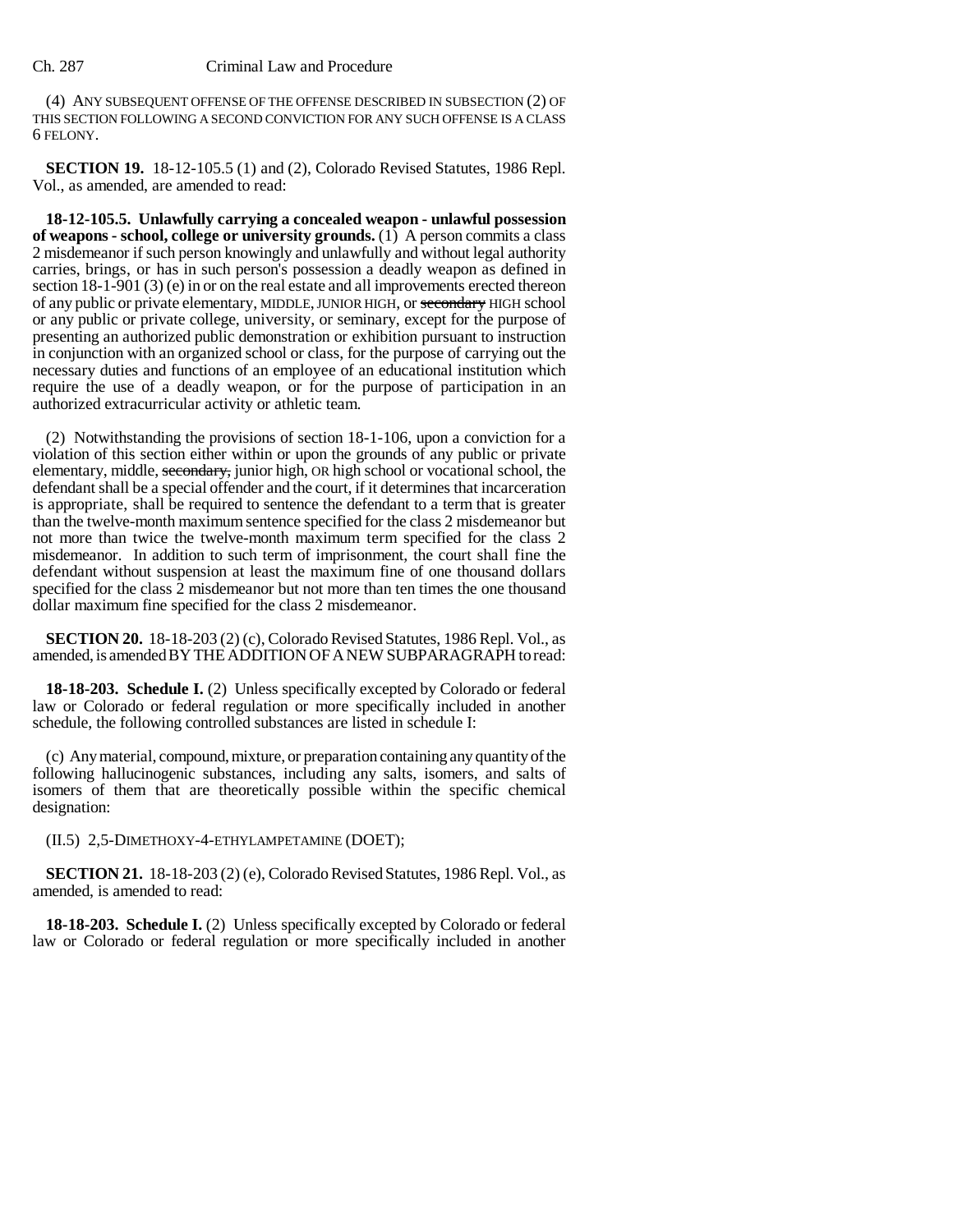schedule, the following controlled substances are listed in schedule I:

(e) Any material, compound, mixture, or preparation containing any quantity of the following substances having a stimulant effect on the central nervous system, including their salts, isomers, and salts of isomers:

(I) CATHONINE;

(H) (II) Fenethylline;

(III) METHCATHONINE;

(II) (IV) N-ethylamphetamine;

 $(HH)$  (V)  $(+)$  Cis-4-methylaminore;

(IV) (VI) N,N-dimethylamphetamine.

**SECTION 22.** 18-18-204 (2) (b), Colorado Revised Statutes, 1986 Repl. Vol., as amended, is amended BY THE ADDITION OF A NEW SUBPARAGRAPH to read:

**18-18-204. Schedule II.** (2) Unless specifically excepted by Colorado or federal law or Colorado or federal regulation or more specifically included in another schedule, the following controlled substances are listed in schedule II:

(b) Any of the following synthetic opiates, including any isomers, esters, ethers, salts, and salts of isomers, esters, and ethers of them that are theoretically possible within the specific chemical designation:

(IX.5) LEVO-ALPHACETYLMETHADOL;

**SECTION 23.** 18-18-206 (2) (b), Colorado Revised Statutes, 1986 Repl. Vol., as amended, is amended BY THE ADDITION OF A NEW SUBPARAGRAPH to read:

**18-18-206. Schedule IV.** (2) Unless specifically excepted by Colorado or federal law or Colorado or federal regulation or more specifically included in another schedule, the following controlled substances are listed in schedule IV:

(b) Any material, compound, mixture, or preparation containing any quantity of the following substances having a depressant effect on the central nervous system, including any salts, isomers, and salts of isomers of them that are theoretically possible within the specific chemical designation:

(XLVIII) ZOLPIDEM.

**SECTION 24.** 18-18-405 (2) (a) (I) and (4) (a), Colorado Revised Statutes, 1986 Repl. Vol., as amended, are amended to read:

**18-18-405. Unlawful distribution, manufacturing, dispensing, sale, or**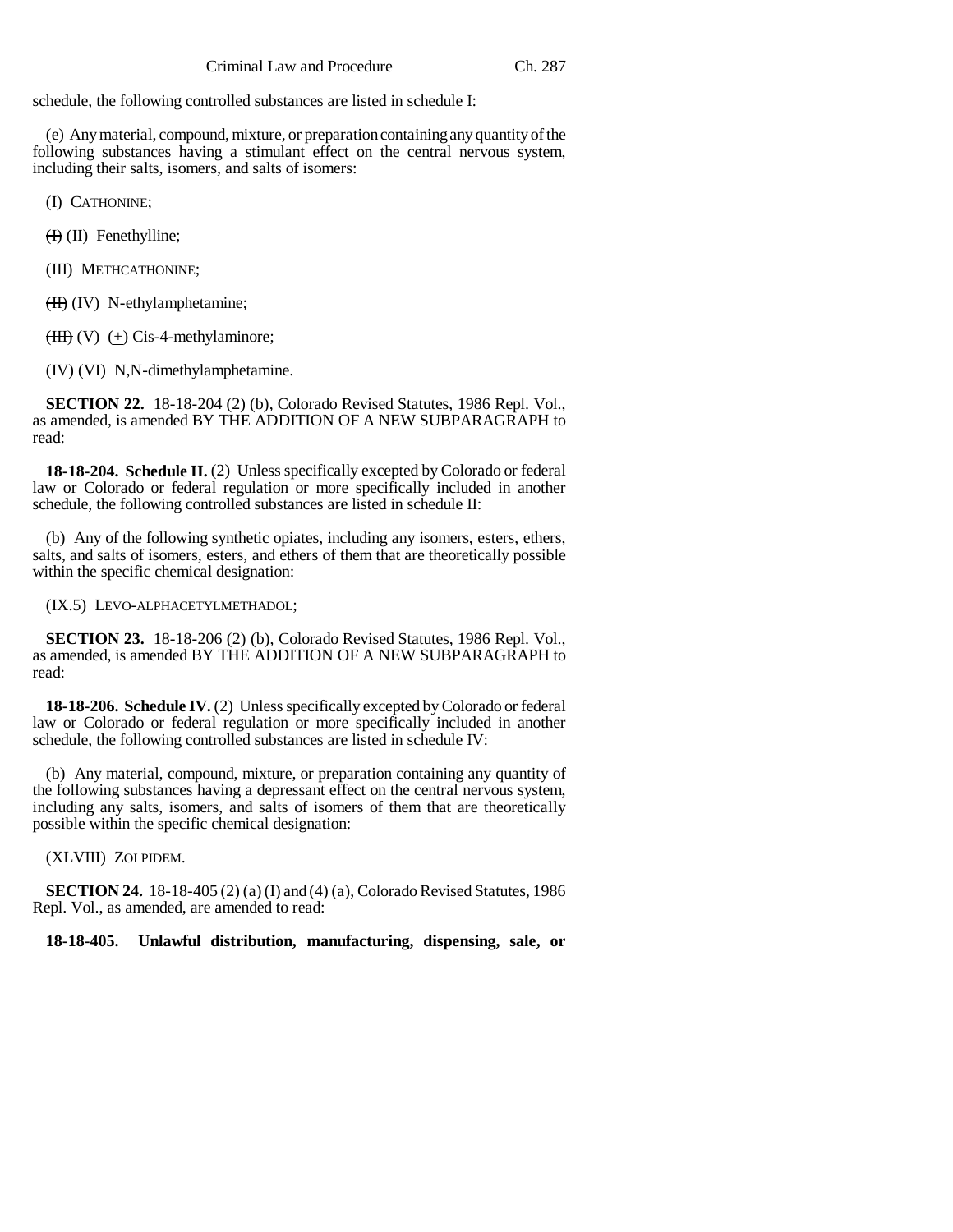#### Ch. 287 Criminal Law and Procedure

**possession.** (2) Except as is otherwise provided for offenses concerning marihuana and marihuana concentrate in section 18-18-406 and offenses involving minors in section 18-18-407 (1) (g), any person who violates any of the provisions of subsection (1) of this section:

(a) In the case of a controlled substance listed in schedule I or II of part 2 of this article, commits:

(I) A class 3 felony; EXCEPT THAT A PERSON COMMITS A CLASS 4 FELONY IF SUCH VIOLATION IS BASED ON THE POSSESSION OF A CONTROLLED SUBSTANCE LISTED IN SCHEDULE II; or

(4) (a) Except as otherwise provided in section 18-18-407 relating to special offenders, any person convicted pursuant to paragraph  $(a)$ ,  $(b)$ ,  $(c)$ , or  $(d)$  of subsection (2) of this section for knowingly dispensing, selling, distributing, or possessing with intent to dispense, sell, or distribute a controlled substance to any person either within or upon the grounds of any public or private elementary, middle, secondary, junior high, OR high school, vocational school, or public housing development, or within one thousand feet of the perimeter of any such school or public housing development grounds on any street, alley, parkway, sidewalk, public park, playground, or other area or premises which is accessible to the public, or within any private dwelling which is accessible to the public for the purpose of the sale, distribution, use, or exchange of controlled substances in violation of this article, shall be sentenced to the department of corrections for a minimum term of five years notwithstanding a lesser minimum term of incarceration in the presumptive range provided for such offense in section 18-1-105 (1) (a).

**SECTION 25.** 18-18-407 (2) (a), Colorado Revised Statutes, 1986 Repl. Vol., as amended, is amended to read:

**18-18-407. Special offender.** (2) (a) Upon a conviction for a violation of section 18-18-404 or 18-18-405, if the defendant unlawfully used any controlled substance in violation of section 18-18-404 or sold or distributed any controlled substance in violation of section 18-18-405 either within or upon the grounds of any public or private elementary, middle, secondary, junior high, OR high school, vocational school, or public housing development, or within one thousand feet of the perimeter of any such school or public housing development grounds on any street, alley, parkway, sidewalk, public park, playground, or other area or premises which is accessible to the public, or within any private dwelling which is accessible to the public for the purpose of the sale, distribution, use, or exchange of controlled substances in violation of this article, or in any school bus as defined in section 42-1-102 (69), C.R.S., while such school bus is engaged in the transportation of persons who are students at any public or private elementary, middle, JUNIOR HIGH, or secondary HIGH school, the defendant shall be a special offender and shall require the court IS REQUIRED, in addition to IMPOSING any sentence to imprisonment, to fine the defendant without suspension at least twice the minimum fine provided for in section  $18-1-105$  (1) (a) (III) if the defendant's offense is a felony or in section  $18-1-106$  (1) if the defendant's offense is a misdemeanor.

**SECTION 26.** 35-43-128, Colorado Revised Statutes, 1984 Repl. Vol., as amended, is amended to read: